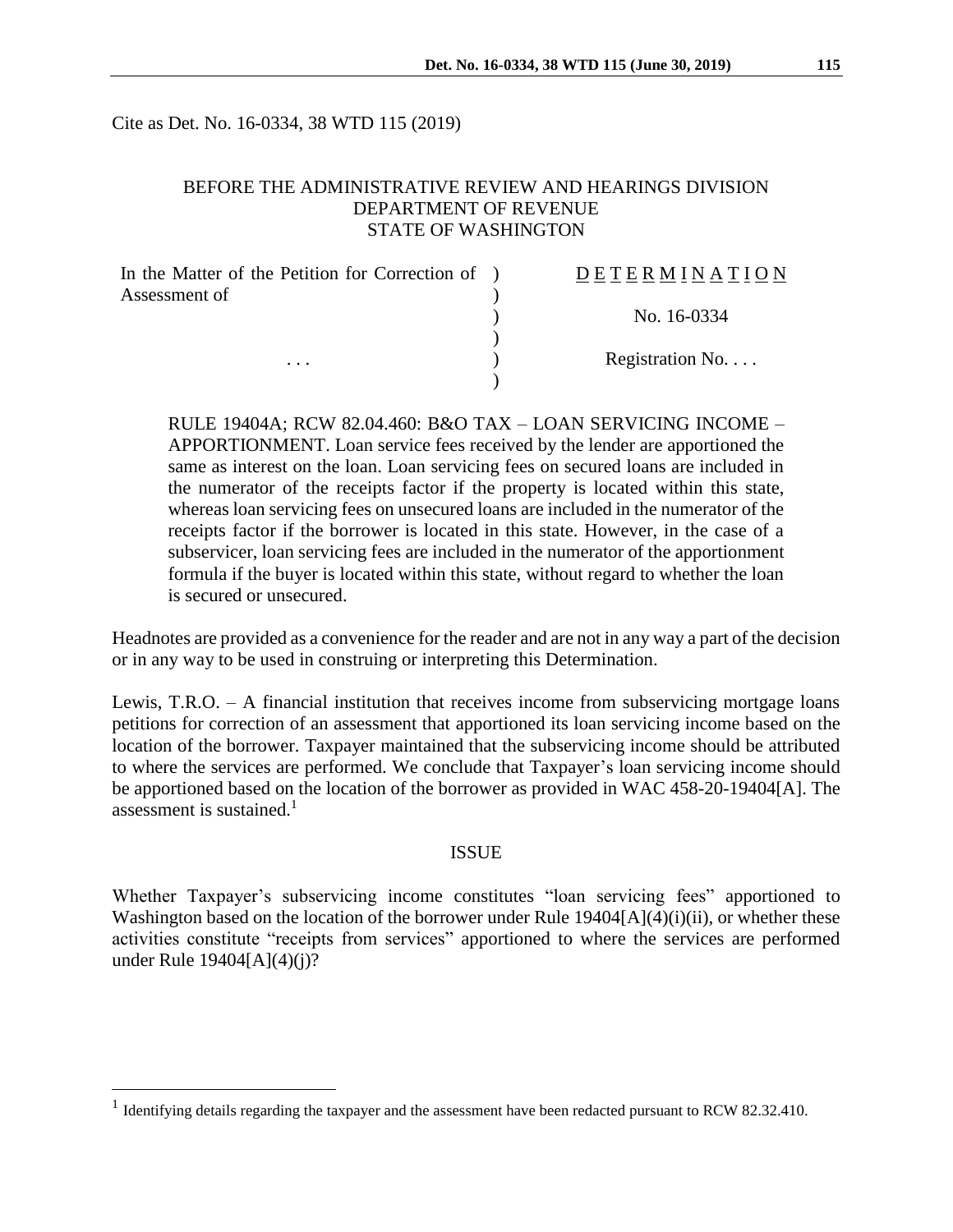## FINDINGS OF FACT

Taxpayer, a federally chartered savings bank, provides mortgage loan servicing and subservicing in the United States. Taxpayer's services include customer communications and support, escrow administration, cash management, investor accounting and reporting, default administration, payoffs and satisfactions, special products, and regulatory compliance and reporting. In addition, it offers reports on various aspects of subservicing program, such as telephone call statistics and turnaround time in answering customer requests.

Taxpayer's customers include banks, thrifts, credit unions, mortgage bankers, and other financial businesses across the country. While Taxpayer has several customers located within Washington, Taxpayer does not have any property or employees within Washington, nor does it perform any business activity within Washington [other than earning income from Washington customers].

The Department's interaction with Taxpayer began during January 2014, when the Department's Audit Division sent Taxpayer a letter of inquiry. The letter stated that the Department had obtained information that indicated that Taxpayer had economic nexus, which would require Taxpayer to register with the Department and pay excise tax on income earned within Washington. The letter requested Taxpayer to contact the Department.

Subsequently, Taxpayer contacted the Department and entered into a Voluntary Disclosure Agreement with the Department.<sup>2</sup> On December 11, 2014, the Department issued a \$ $\dots$ assessment, which covered the period January 1, 2010, through June 30, 2014.<sup>3</sup> The audit narrative explained that Taxpayer established economic nexus with the Department because it received more than \$250,000 from subservicing loans on Washington homes. Most of the income was received from Taxpayer's largest Washington customer, the [Credit Union]. Taxpayer not only received subservicing income, but also income from providing ancillary functions, such as accounting and report generation. The Department treated the ancillary income the same as subservicing income because the activities were related to the subservicing activities. The audit narrative also explained Taxpayer lacked nexus with Washington prior to the establishment of economic nexus on June 1, 2010. Accordingly, Taxpayer did not have taxable income for the periods prior to June 1, 2010.

The subservicing income that Taxpayer receives is generated from providing services related to the purchase and sale of real property. Home purchases generally require the buyer obtain a loan from a financial institution. The loan has two components [or] assets: 1) the right to receive payment of the principal and interest, and 2) the right to service the loan. The party that holds the servicing asset (i.e., the right to service the loan) is referred to as the loan servicer.

The loan servicer's responsibilities are primarily ministerial and include collecting principal and interest from borrowers, paying property taxes, responding to borrowers' inquiries, and establishing and maintaining accounts for the deposit of borrowers' funds, among others. In payment for servicing the loan, the loan servicer receives a loan servicing fee [from the party with the right to receive the loan payment], which is most frequently [taken out of] the interest paid and calculated as a percentage of the . . . loan balance. In such a case where the loan service fee is

 $\overline{a}$ 

<sup>&</sup>lt;sup>2</sup> Voluntary Disclosure Agreement . . . .

<sup>&</sup>lt;sup>3</sup> The \$ . . . assessment consisted of \$ . . . tax and \$ . . . interest.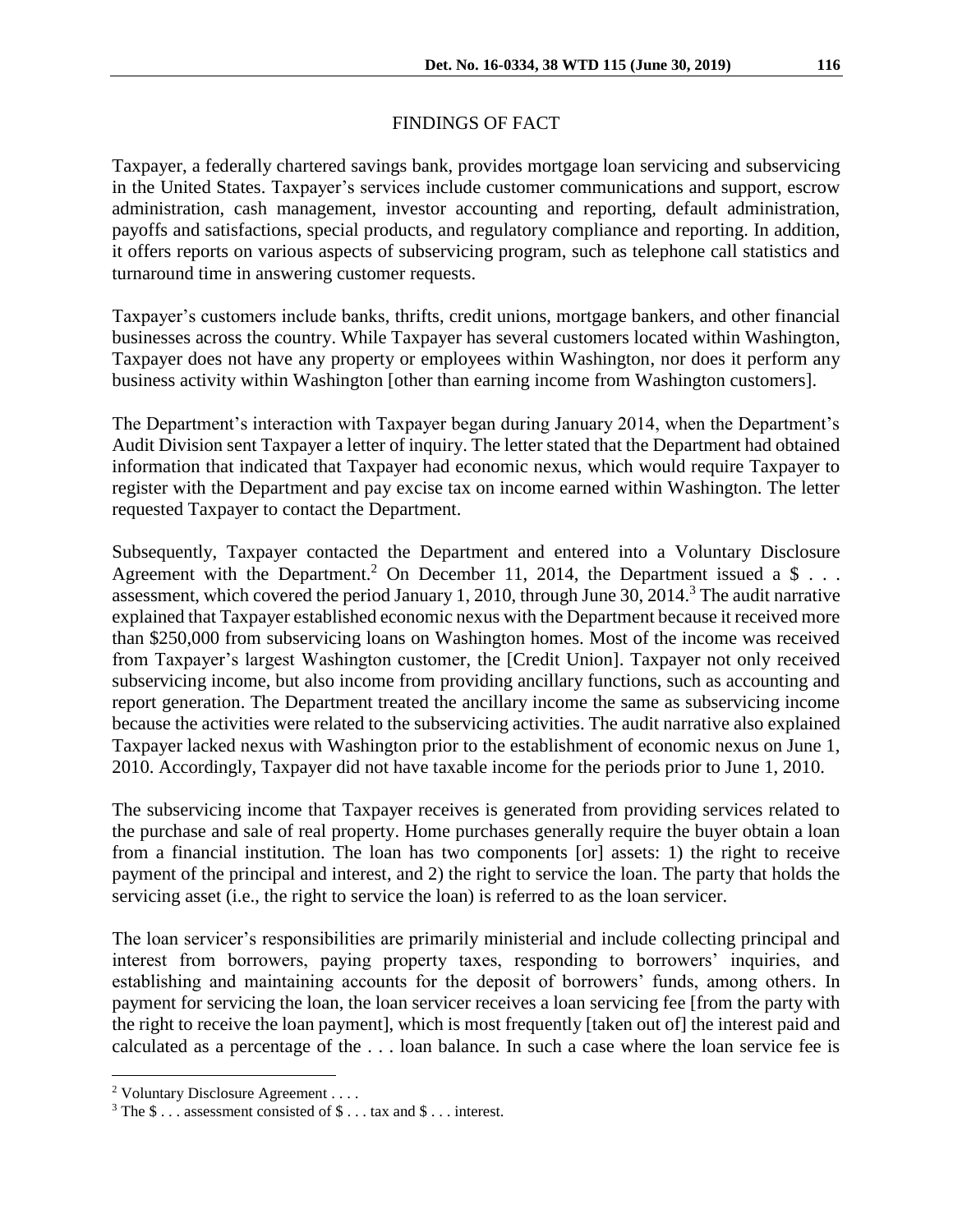subject to the risk of default, if the buyer does not makes its mortgage payment, the servicer does not receive a fee.

In some cases, the company that owns the loan servicing right . . . does not want to perform the actual servicing of the loan. In such a case, the loan servicer will hire another company to perform the loan servicing function under a subservicing agreement. The fact that the servicer may hire a subservicer to perform the servicing functions does not relieve the servicer from its servicing obligations. Unlike the loan servicing fee, the fee paid to the subservicer is a flat fee and is not subject to interest rate risk, risk of prepayment, or risk of default.

In this case, Taxpayer receives income from subservicing loans and providing other administrative services related to real property located within Washington. These services include collecting principal, interest, and taxes from borrowers and remitting [them] to customers, paying interest on escrow accounts, [maintaining] records to reflect status of taxes and other charges, maintaining delinquent mortgage servicing programs, generating reports, accounting for all activities, and performing additional administrative servicing when requested by Taxpayer's customers. In most cases, Taxpayer provides the services to the loan on a private-label basis.<sup>4</sup> In return for providing the services, Taxpayer is paid a flat fee of \$ . . . -\$ . . . per loan per month. Taxpayer does not own any portion of the loan and does not receive payments under any mortgage service loan documents or contracts. Taxpayer's contractual relationship is with the loan servicer.

Taxpayer disagreed with the assessment. Taxpayer's petition did not challenge that, since June 1, 2010, it has had economic nexus and an obligation to pay Washington business and occupation tax on income earned within Washington. Rather, Taxpayer's challenge to the assessment concerned the method of apportioning taxable income to Washington.

Taxpayer's petition maintained that the Audit Division erred when it treated Taxpayer's income as "loan servicing fees" apportioned to Washington based on the location of the borrower under WAC 458-20-19404[A](4)(i). Taxpayer maintained that the Audit Division should have treated the income as "receipts from services" apportioned to where the activity occurs under the provisions of WAC 458-20-19404[A](4)(j).

# ANALYSIS:

Washington imposes upon "every person that has a substantial nexus with this state" a business and occupation ("B&O") tax "for the act or privilege of engaging in business activities" in Washington. RCW 82.04.220(1). The measure of the tax is the gross proceeds of sales, value proceeding or accruing, or gross income of the business. RCW 82.04.220. Taxpayer earns income from receiving loan-subservicing fees. Because this business activity is not taxable under any other provision of Chapter 82.04 RCW, it is taxable under the "catch-all" Service and Other Business Activities B&O tax classification under RCW 82.04.290(2).

RCW 82.04.460 allows for apportionment of the income taxable under RCW 82.04.290. The version of RCW 82.04.460 effective for the period after June 1, 2010, provides in part:

 $\overline{a}$ 

<sup>&</sup>lt;sup>4</sup> Private label basis means that all communications sent to the borrower contain the name of the servicer, Taxpayer's customer.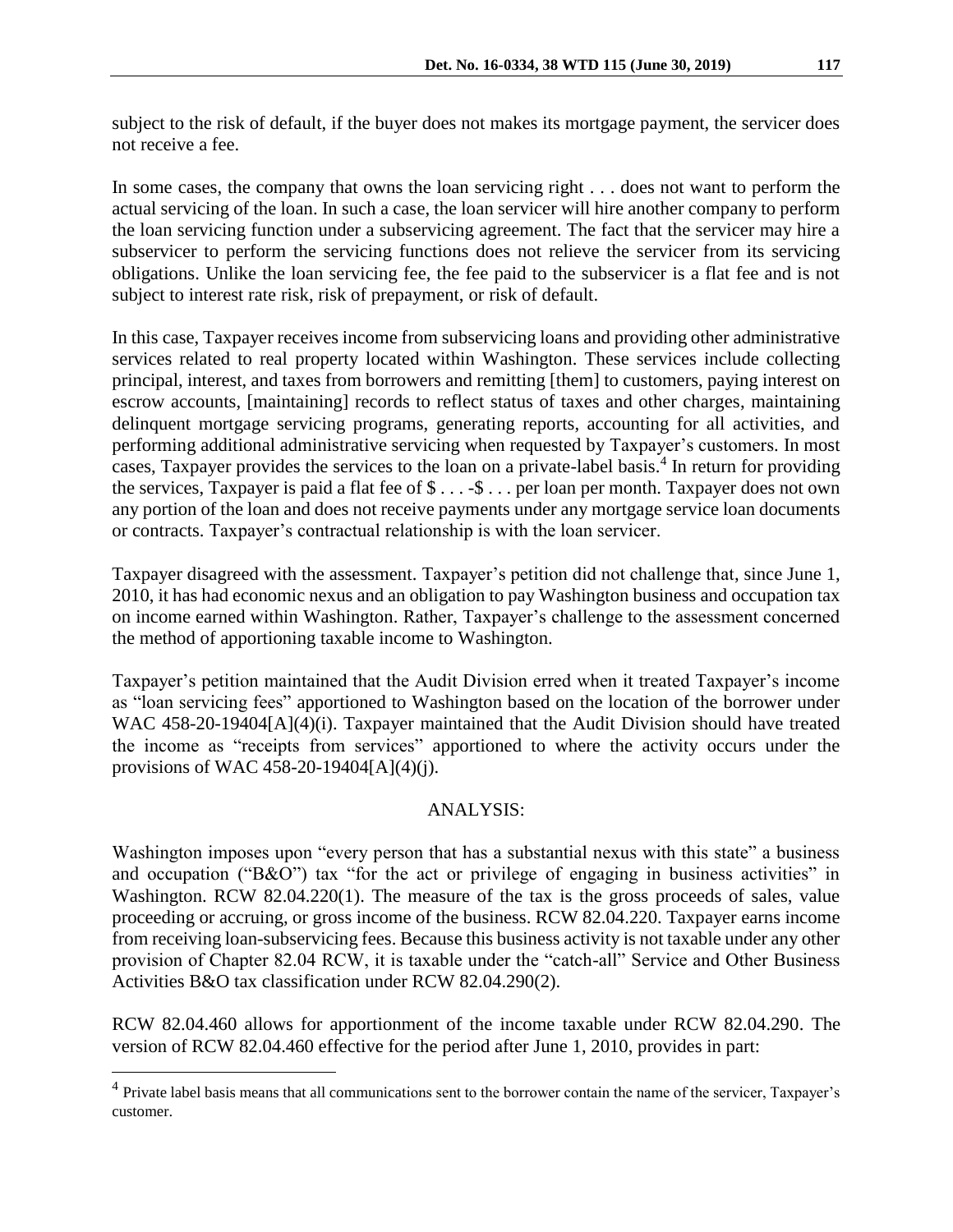(1) Except as otherwise provided in this section, any person earning apportionable income taxable under this chapter and also taxable in another state must, for the purpose of computing tax liability under this chapter, apportion to this state, in accordance with RCW 82.04.462, that portion of the person's apportionable income derived from business activities performed within this state.

(2) The department must by rule provide a method of apportioning the apportionable income of financial institutions, where such apportionable income is taxable under RCW 82.04.290. . .

. . .

 $\overline{a}$ 

In compliance with RCW 82.04.460(2) the Department issued WAC 458-20-19404[A] ("Rule 19404[A]"), which discusses income apportionment during the relevant tax period here. Rule 19404[A](1)(a) states:

. . . [Effective June 1, 2010, Washington changed its method of apportioning certain gross income from engaging in business as a financial institution. This rule addresses how such gross income must be apportioned when the financial institution engages in business both within and outside the state and applies to the period June 1, 2010, through December 31, 2015, only.]

Taxpayer is a federally chartered savings bank. As such, Taxpayer satisfies the definition of "financial institution" contained at Rule 19404[A] (3) (h)(iii). Accordingly, both Taxpayer and the Department agree that Taxpayer's income should be apportioned according to Rule 19404[A], which pertains to financial institutions.

Rule 19404[A] addresses how financial institutions that receive loan servicing fee income should calculate the income taxable by Washington. Rule  $19404[A](4)(i)(ii)^5$  explains that:

If the taxpayer receives loan servicing fees for servicing either the secured or the unsecured loans of another, the numerator of the receipts factor includes such fees if the borrower is located in this state.

Rule 19404[A] does not provide a definition of "loan servicing fees." RCW 31.04.015(28) defines "service or servicing a loan" on behalf of the lender or investor of a residential [mortgage] loan to mean:

(a) Collecting or receiving payments on existing obligations due and owing to the lender or investor, including payments of principal, interest, escrow amounts, and other amounts due; (b) collecting fees due to the servicer; (c) working with the borrower and the licensed lender or servicer to collect data and make decisions necessary to modify certain terms of

<sup>&</sup>lt;sup>5</sup> While Rule 19404[A](4)(i) does not speak in terms of "attributing," the rule generally treats the method for determining the numerator of the receipts factor for apportionment purposes as also being the method for attributing income to a state. *See* Rule 19404[A](2)(a).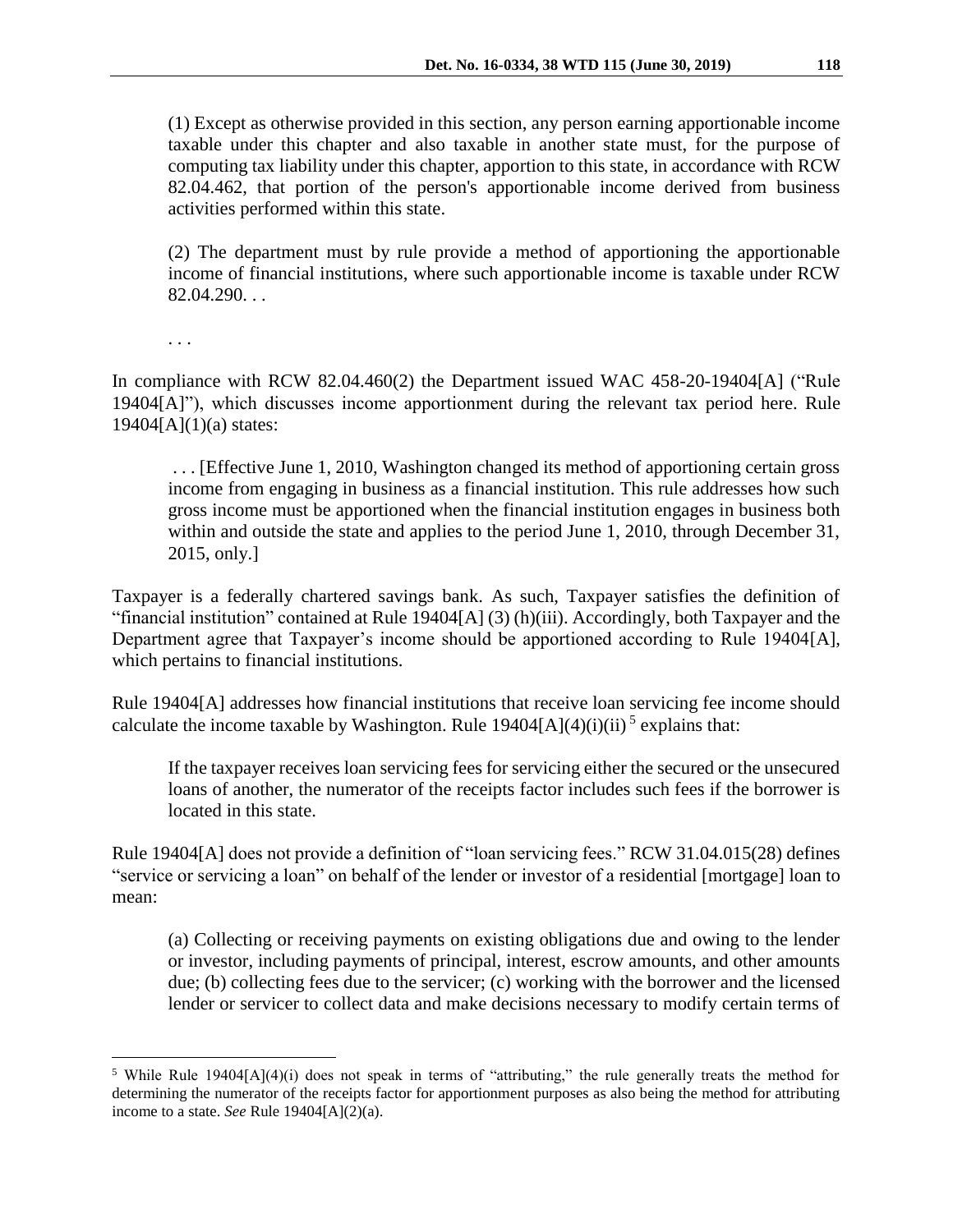those obligations either temporarily or permanently; (d) otherwise finalizing collection through the foreclosure process; or (e) servicing a reverse mortgage loan.

12 CFR § 1024[.1(b)] defines servicing as:

. . . [receiving] any scheduled periodic payments from a borrower pursuant to the terms of any federally related mortgage loan, including amounts for escrow accounts under section 10 of RESPA (12 U.S.C. 2609), and making the payments to the owner of the loan or other third parties of principal and interest and such other payments with respect to the amounts received from the borrower as may be required pursuant to the terms of the mortgage servicing loan documents or servicing contract. In the case of a home equity conversion mortgage or reverse mortgage as referenced in this section, servicing includes making payments to the borrower.

Here, Taxpayer is hired by the servicer of record to service a mortgage loan. Taxpayer does not own the loan servicing rights. Rather, Taxpayer is paid a flat fee to provide the loan servicing services. The Audit Division maintained that the loan-servicing income is attributed to Washington if the borrower is located in this state. Rule 19404[A](4)(i). Taxpayer disagrees, maintaining that its subservicing income is not earned for "servicing . . . loans of another." Rather, Taxpayer claims that the income is best characterized as "receipts from services," which is apportioned differently. Rule  $19404[A](4)(j)$  explains:

The numerator of the receipts factor includes receipts from services not otherwise apportioned under this subsection (4) if the service is performed in this state. If the service is performed both inside and outside this state, the numerator of the receipts factor includes receipts from services not otherwise apportioned under this subsection . . . , if a greater proportion of the activity producing the receipts is performed in this state based on cost of performance.

Even though the activities performed by Taxpayer are undeniably loan servicing functions, Taxpayer maintains it is only providing ministerial services. The distinction that Taxpayer draws between its activities and that of a loan servicer is based on the status of the parties, rather than the activities performed. The distinction Taxpayer maintains is based on the facts that:

- A real estate loan has two asset components: repayment of the amount loaned and payments for servicing the loan. The loan servicer of record treats the loan servicing asset, for accounting purposes, as an asset. The loan servicing asset, like the right to repayment of the principal of the loan, may be sold or kept. Taxpayer only accounts for the income it receives from being a loan servicer. Taxpayer does not carry a loan servicing asset on its books, because it is not the loan servicer.
- The loan servicer has privity of contract with the borrower either as being a party to the original loan or through the sale of the servicing rights. Taxpayer only has a contract to perform certain enumerated services for the loan servicer. Taxpayer has no privity of contract with the borrower.